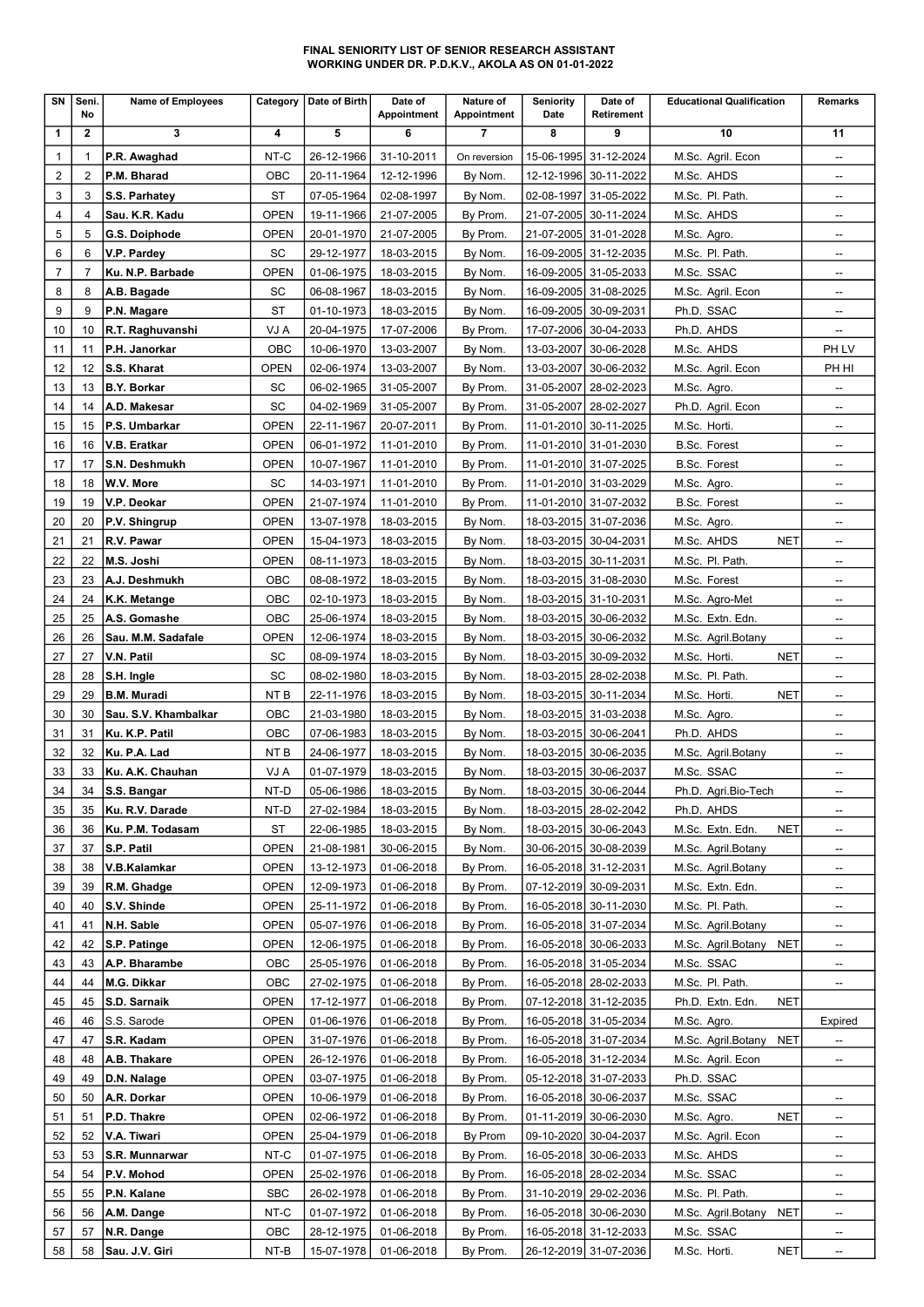| 59 | 59 | Ku. A.S. Katole   | <b>OPEN</b> | 06-09-1973 | 01-06-2018 | By Prom. |            | 02-11-2019 30-09-2031 | M.Sc. Extn. Edn.   |            | --                       |
|----|----|-------------------|-------------|------------|------------|----------|------------|-----------------------|--------------------|------------|--------------------------|
| 60 | 60 | A.G. Gathe        | <b>OPEN</b> | 22-11-1977 | 01-06-2018 | By Prom. |            | 01-04-2019 30-11-2035 | Ph.D. Pl. Path.    | <b>NET</b> | --                       |
| 61 | 61 | N.R. Nandanwar    | <b>SBC</b>  | 05-07-1975 | 01-06-2018 | By Prom. |            | 16-05-2018 31-07-2033 | M.Sc. Pl. Path.    |            | --                       |
| 62 | 62 | V.T. Kogade       | <b>OPEN</b> | 14-08-1974 | 17-01-2020 | By Prom  |            | 22-11-2018 31-08-2032 | M.Sc. Agril.Botany |            | --                       |
| 63 | 63 | G.B. More         | NT-C        | 21-01-1981 | 17-01-2020 | By Prom  |            | 22-11-2018 31-01-2039 | M.Sc. Extn. Edn.   |            | --                       |
| 64 | 64 | P.N. Bhute        | <b>OPEN</b> | 23-02-1983 | 17-01-2020 | By Prom  |            | 20-01-2020 28-02-2041 | M.Sc. Horti.       |            | --                       |
| 65 | 65 | R.S. Raut         | <b>OPEN</b> | 21-10-1979 | 17-01-2020 | By Prom  |            | 22-11-2018 31-10-2037 | M.Sc. Agro.        | <b>NET</b> | --                       |
| 66 | 66 | S.B. Thawari      | <b>OPEN</b> | 29-01-1976 | 17-01-2020 | By Prom  |            | 22-11-2018 31-01-2034 | M.Sc. Agril.Botany | <b>NET</b> | --                       |
| 67 | 67 | P.K. Paulkar      | <b>OPEN</b> | 23-08-1975 | 17-01-2020 | By Prom  |            | 22-11-2018 31-08-2033 | M.Sc. Pl. Path.    | <b>NET</b> | --                       |
| 68 | 68 | K.A. Jadhav       | <b>OPEN</b> | 28-01-1979 | 17-01-2020 | By Prom  |            | 22-11-2018 31-01-2037 | M.E. IWM           | <b>NET</b> | $\overline{\phantom{a}}$ |
| 69 | 69 | S.V. Dhonde       | <b>OPEN</b> | 01-07-1977 | 17-01-2020 | By Prom  |            | 22-11-2018 30-06-2035 | M.Sc. Ento         | <b>NET</b> | --                       |
| 70 | 70 | R.D. Dhage        | OBC         | 26-10-1976 | 17-01-2020 | By Prom  |            | 22-11-2018 31-10-2034 | M.Sc. AHDS         |            | --                       |
| 71 | 71 | N.B. Mohod        | OBC         | 14-01-1977 | 17-01-2020 | By Prom  |            | 22-11-2018 31-01-2035 | M.Sc. Agro.        |            | --                       |
| 72 | 72 | Ku.N.R. Mairan    | <b>OPEN</b> | 28-01-1979 | 17-01-2020 | By Prom  |            | 22-11-2018 31-01-2037 | Ph.D. SSAC         |            | --                       |
| 73 | 73 | Ku.S.U. Fatak     | <b>OPEN</b> | 03-02-1983 | 17-01-2020 | By Prom  |            | 22-11-2018 28-02-2041 | M.Sc. Agril.Botany |            | --                       |
| 74 | 74 | P.R. Damre        | SC          | 17-08-1977 | 17-01-2020 | By Prom  |            | 22-11-2018 31-08-2035 | Ph.D. SSAC         |            | --                       |
| 75 | 75 | Ku.S.J. Dhage     | <b>OPEN</b> | 16-12-1981 | 17-01-2020 | By Prom  |            | 22-11-2018 31-12-2039 | Ph.D. SSAC         | <b>NET</b> | --                       |
| 76 | 76 | S.Y. Kadu         | <b>OPEN</b> | 16-07-1977 | 05-10-2021 | By Prom. |            | 10-12-2020 31-07-2035 | M.Sc. Horti.       |            | --                       |
| 77 | 77 | S.S. Rajderkar    | <b>OPEN</b> | 16-08-1981 | 05-10-2021 | By Prom  |            | 10-12-2020 31-08-2039 | Ph.D. Agril.Botany |            | --                       |
| 78 | 78 | D.L. Rathod       | VJ-A        | 15-05-1968 | 05-10-2021 | By Prom. |            | 15-09-2021 31-05-2026 | M.Sc. Agril.Botany |            | --                       |
| 79 | 79 | S.P. Nandapure    | OBC         | 09-12-1983 | 05-10-2021 | By Prom. | 15-09-2021 | 31-12-2041            | Ph.D. SSAC         |            | --                       |
| 80 | 80 | G.B. Ganvir       | SC          | 12-11-1971 | 05-10-2021 | By Prom. | 15-09-2021 | 30-11-2029            | M.Sc. Agril.Botany |            | --                       |
| 81 | 81 | Sau. P.N. Satpute | <b>OPEN</b> | 22-08-1982 | 05-10-2021 | By Prom. |            | 15-09-2021 31-08-2040 | Ph.D. Horti.       |            | --                       |
| 82 | 82 | Ku. D.V. Agarkar  | <b>OPEN</b> | 01-11-1979 | 05-10-2021 | By Prom. |            | 15-09-2021 31-10-2037 | M.Sc. SSAC         |            | --                       |
| 83 | 83 | Ku. S.C. Vilhekar | <b>OPEN</b> | 01-01-1987 | 05-10-2021 | By Prom. |            | 15-09-2021 31-12-2044 | M.Sc. Agro.        | <b>NET</b> | --                       |
| 84 | 84 | Ku.S.M. Pongde    | <b>OPEN</b> | 17-07-1984 | 05-10-2021 | By Prom. |            | 15-09-2021 31-07-2042 | M.Sc. SSAC         |            | --                       |
| 85 | 85 | Ku. A.P. Kharkar  | OBC         | 11-12-1982 | 05-10-2021 | By Prom. | 15-09-2021 | 31-12-2040            | M.Sc. Agril.Botany |            | --                       |
| 86 | 86 | V.G. Kalpande     | SC          | 23-06-1976 | 05-10-2021 | By Prom. | 15-09-2021 | 30-06-2034            | Ph.D. Agril.Botany | <b>NET</b> | --                       |
| 87 | 87 | N.S. Ukev         | SC          | 16-06-1984 | 05-10-2021 | By Prom. | 15-09-2021 | 30-06-2042            | Ph.D. Ento         | <b>NET</b> | --                       |
| 88 | 88 | Ku. M.B. Khedkar  | SC          | 25-12-1979 | 05-10-2021 | By Prom. |            | 15-09-2021 31-12-2037 | M.E. PFE           | <b>NET</b> | --                       |
| 89 | 89 | Ku.V.T. Dongre    | SC          | 09-04-1979 | 05-10-2021 | By Prom. |            | 15-09-2021 30-04-2037 | Ph.D. SSAC         | <b>NET</b> | --                       |
| 90 | 90 | Ku. S.R. Wankhade | OBC         | 21-09-1985 | 05-10-2021 | By Prom. | 15-09-2021 | 30-09-2043            | Ph.D. Veg.Sci.     | <b>NET</b> | --                       |

Stamp

Registrar, Dr. P.D.K.V., Akola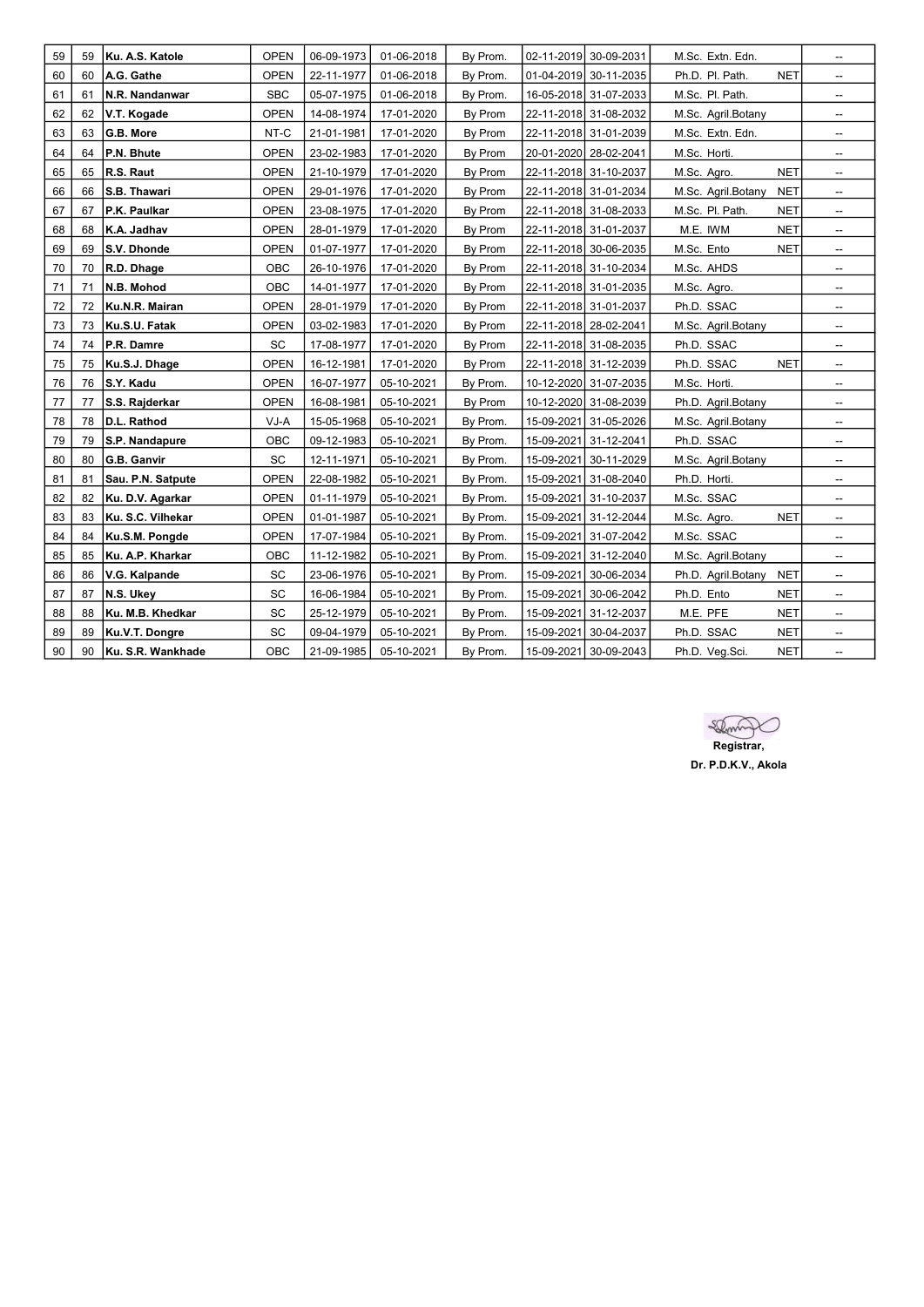# FINAL SENIORITY LIST OF JUNIOR RESEARCH ASSISTANT WORKING UNDER DR. P.D.K.V., AKOLA AS ON 01-01-2022

| SN             | Seni.<br>No    | <b>Name of Employees</b> | Category    | Date of Birth | Date of<br>Appointment | Nature of<br>Appointment | <b>Seniority</b><br>Date | Date of<br><b>Retirement</b> | <b>Educational Qualification</b> | <b>Remarks</b>           |
|----------------|----------------|--------------------------|-------------|---------------|------------------------|--------------------------|--------------------------|------------------------------|----------------------------------|--------------------------|
| 1              | $\mathbf{2}$   | 3                        | 4           | 5             | 6                      | $\overline{7}$           | 8                        | 9                            | 10                               | 11                       |
| $\mathbf{1}$   | 1              | R.A. Datey               | <b>OPEN</b> | 13-01-1971    | 30-12-1996             | By Nom.                  |                          | 30-12-1996 31-01-2029        | M.Sc. Zoo.                       | $\overline{\phantom{a}}$ |
| $\overline{2}$ | 2              | V.D. Hedau               | <b>ST</b>   | 13-08-1973    | 30-12-1996             | By Nom.                  |                          | 30-12-1996 31-08-2031        | B.Sc. Agri.                      | --                       |
| 3              | 3              | S.S. Bhoyar              | OBC         | 03-07-1976    | 30-04-2015             | By Nom.                  |                          | 17-09-2005 31-07-2034        | B.Sc. Agri.                      | $\overline{\phantom{a}}$ |
| $\overline{4}$ | 4              | R.B. Dhuratkar           | OBC         | 13-01-1978    | 13-03-2007             | By Nom.                  |                          | 13-03-2007 31-03-2036        | B.Sc. Agri.                      | PD (LV)                  |
| 5              | 5              | S.Y. Kadu                | <b>OPEN</b> | 16-07-1977    | 30-04-2015             | By Prom.                 |                          | 01-04-2017 31-07-2035        | M.Sc. Horti.                     | Promoted                 |
| 6              | 6              | S.S. Rajderkar           | <b>OPEN</b> | 16-08-1981    | 30-04-2015             | By Prom                  |                          | 13-01-2015 31-08-2039        | M.Sc. Agril.Botany               | Promoted                 |
| $\overline{7}$ | $\overline{7}$ | D.L. Rathod              | VJ-A        | 15-05-1968    | 30-04-2015             | By Prom.                 | 23-08-2017               | 31-05-2026                   | M.Sc. Agril.Botany               | Promoted                 |
| 8              | 8              | K.M. Randaye             | S.T.        | 04-01-1969    | 30-04-2015             | By Prom                  |                          | 13-01-2015 31-01-2027        | B.Sc. Agri.                      |                          |
| 9              | 9              | S.P. Nandapure           | OBC         | 09-12-1983    | 30-04-2015             | By Nom.                  |                          | 30-04-2015 31-12-2041        | Ph.D. SSAC                       | Promoted                 |
| 10             | 10             | G.B. Ganvir              | SC          | 12-11-1971    | 30-04-2015             | By Nom.                  |                          | 30-04-2015 30-11-2029        | M.Sc. Agril.Botany               | Promoted                 |
| 11             | 11             | Sau. P.N. Satpute        | <b>OPEN</b> | 22-08-1982    | 30-04-2015             | By Nom.                  |                          | 30-04-2015 31-08-2040        | Ph.D. Horti.                     | Promoted                 |
| 12             | 12             | Ku. D.V. Agarkar         | <b>OPEN</b> | 01-11-1979    | 30-04-2015             | By Nom.                  |                          | 30-04-2015 31-10-2037        | M.Sc. SSAC                       | Promoted                 |
| 13             | 13             | Ku. S.C. Vilhekar        | <b>OPEN</b> | 01-01-1987    | 30-04-2015             | By Nom.                  |                          | 30-04-2015 31-12-2044        | <b>NET</b><br>M.Sc. Agro.        | Promoted                 |
| 14             | 14             | Ku.S.M. Pongde           | <b>OPEN</b> | 17-07-1984    | 30-04-2015             | By Nom.                  |                          | 30-04-2015 31-07-2042        | M.Sc. SSAC                       | Promoted                 |
| 15             | 15             | <b>U.S. Kankal</b>       | SC          | 14-01-1987    | 30-04-2015             | By Nom.                  |                          | 30-04-2015 31-01-2045        | <b>NET</b><br>M.Tech. FPM        | --                       |
| 16             | 16             | R.T. Bhowate             | SC          | 21-04-1978    | 30-04-2015             | By Nom.                  |                          | 30-04-2015 30-04-2036        | M.Sc. SSAC                       | --                       |
| 17             | 17             | Ku. A.P. Kharkar         | OBC         | 11-12-1982    | 30-04-2015             | By Nom.                  |                          | 30-04-2015 31-12-2040        | M.Sc. Agril.Botany               | Promoted                 |
| 18             | 18             | V.G. Kalpande            | SC          | 23-06-1976    | 30-04-2015             | By Nom.                  |                          | 30-04-2015 30-06-2034        | Ph.D. Agril.Botany NET           | Promoted                 |
| 19             | 19             | N.S. Ukey                | SC          | 16-06-1984    | 30-04-2015             | By Nom.                  |                          | 30-04-2015 30-06-2042        | Ph.D. Ento.<br><b>NET</b>        | Promoted                 |
| 20             | 20             | Ku. M.B. Khedkar         | SC          | 25-12-1979    | 30-04-2015             | By Nom.                  |                          | 30-04-2015 31-12-2037        | <b>NET</b><br>M.E. Agri.         | Promoted                 |
| 21             | 21             | Ku.V.T. Dongre           | SC          | 09-04-1979    | 30-04-2015             | By Nom.                  |                          | 30-04-2015 30-04-2037        | Ph.D. SSAC<br><b>NET</b>         | Promoted                 |
| 22             | 22             | R.B. Kothikar            | NT-B        | 21-03-1979    | 30-04-2015             | By Nom.                  |                          | 30-04-2015 31-03-2037        | M.Sc. Pl. Path.                  |                          |
| 23             | 23             | Ku. S.R. Wankhade        | OBC         | 21-09-1985    | 30-04-2015             | By Nom.                  |                          | 30-04-2015 30-09-2043        | <b>NET</b><br>Ph.D. Veg.Sci.     | Promoted                 |
| 24             | 24             | Ku.J.H. Wasule           | OBC         | 24-08-1978    | 30-04-2015             | By Nom.                  |                          | 30-04-2015 31-08-2036        | M.Sc. Agril.Botany               | $\overline{\phantom{a}}$ |
| 25             | 25             | Ku.P.W. Nawalkar         | NT-C        | 24-11-1988    | 30-04-2015             | By Nom.                  |                          | 30-04-2015 30-11-2046        | M.Sc. Ag.BioTech                 | $\overline{\phantom{a}}$ |
| 26             | 26             | <b>B.S. Mundhe</b>       | NT-D        | 05-09-1981    | 30-04-2015             | By Nom.                  |                          | 30-04-2015 30-09-2039        | Ph.D. Agril.Botany NET           | $\overline{\phantom{a}}$ |
| 27             | 27             | K.D. Dadmal              | <b>ST</b>   | 05-05-1983    | 30-04-2015             | By Nom.                  |                          | 30-04-2015 31-05-2041        | M.Sc. Agril.Botany               |                          |
| 28             | 28             | A.S. Lawhale             | SC          | 01-06-1976    | 30-04-2015             | By Nom.                  |                          | 30-04-2015 31-05-2034        | M.Sc. SSAC                       | Ansh.Karm                |
| 29             | 29             | Ku. P.C. Atram           | <b>ST</b>   | 31-05-1990    | 30-04-2015             | By Nom.                  |                          | 30-04-2015 31-05-2048        | M.Sc. Pl. Path.                  | --                       |
| 30             | 30             | Ku. S.S. Wadar           | VJ-A        | 08-01-1990    | 30-04-2015             | By Nom.                  |                          | 30-04-2015 31-01-2048        | B.Sc. Agri.                      | --                       |
| 31             | 31             | K.N. Gautam              | <b>OPEN</b> | 15-04-1972    | 30-04-2015             | By Nom.                  |                          | 30-04-2015 30-04-2030        | B.Sc. Agri.                      | Ansh.Karm                |
| 32             | 32             | R.S. Munghate            | <b>OPEN</b> | 18-07-1977    | 12-06-2015             | By Nom.                  |                          | 12-06-2015 31-07-2035        | <b>NET</b><br>M.Sc. Ento.        |                          |
| 33             | 33             | A.S. Dhondge             | OBC         | 16-10-1984    | 29-09-2015             | By Nom.                  |                          | 29-09-2015 31-10-2042        | B.Sc. Agri.                      | Sportsperson             |

Shown Registrar, Dr. P.D.K.V., Akola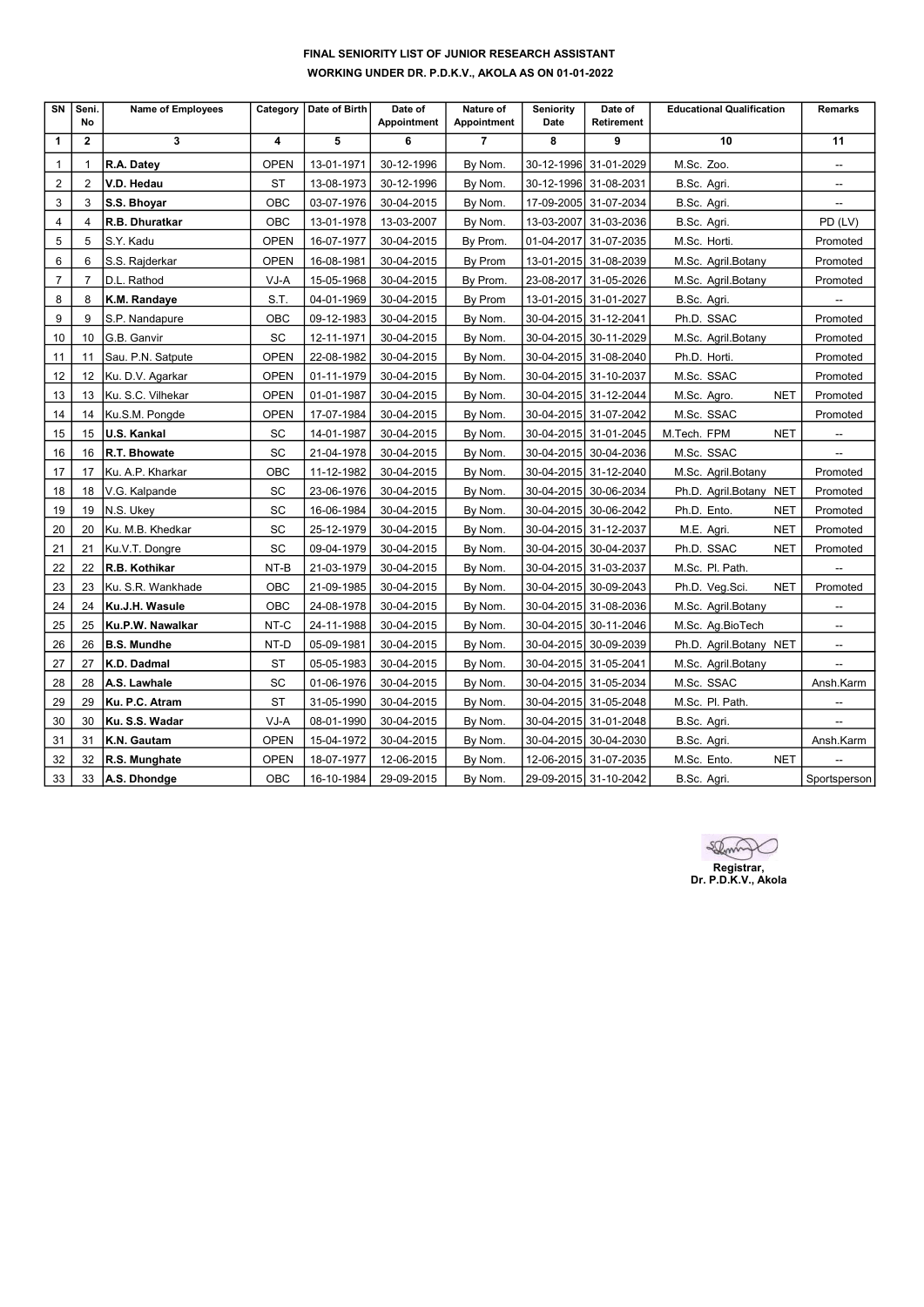#### FINAL SENIORITY LIST OF AGRICULTURE ASSISTANT (DIPLOMA) WORKING UNDER DR. P.D.K.V., AKOLA AS ON 01-01-2022

| SΝ             | Seni.<br>No    | Name of Employees                |                              | Category   Date of Birth | Date of<br>Appointment   | Nature of<br><b>Appointment</b> | <b>Seniority</b><br>Date | Retirement<br>Date | <b>Educational Qualification</b>                                                               | Remark                         |
|----------------|----------------|----------------------------------|------------------------------|--------------------------|--------------------------|---------------------------------|--------------------------|--------------------|------------------------------------------------------------------------------------------------|--------------------------------|
| 1              |                | 3                                | 4                            | 5                        | 6                        | 7                               | 8                        | 9                  | 10                                                                                             | 11                             |
| $\mathbf{1}$   |                | N.M. Sarnaik                     | <b>OPEN</b>                  | 19-09-1964               | 14-03-1983               | By Nomi.                        |                          |                    | 14-03-1983 30-09-2022 Agri.Diploma                                                             | --                             |
| $\overline{2}$ | 2              | S.S. Dongre                      | SC                           | 01-07-1963               | 14-03-1983               | By Nomi.                        |                          |                    | 14-03-1983 30-06-2021 Agri.Diploma                                                             | Retired                        |
| 3              | 3              | K.G. Bhakare                     | <b>OPEN</b>                  | 13-02-1964               | 14-03-1983               | By Nomi.                        |                          |                    | 14-03-1983   28-02-2022   Agri. Diploma<br><b>B.Sc. YCMOU</b>                                  |                                |
| 4              | 4              | B.T. Padmane                     | SC                           | 01-07-1963               | 04-10-1989               | By Nomi.                        |                          |                    | 04-10-1989 30-06-2021 Agri.Diploma                                                             | Retired                        |
| 5              | 5              | S.N. Deokar                      | ST                           | 20-03-1966               | 04-10-1989               | By Nomi.                        |                          |                    | 04-10-1989 31-03-2024 Agri.Diploma<br><b>B.Sc. YCMOU</b>                                       | $\overline{\phantom{a}}$       |
| 6              | 6              | R.W. Wankhade                    | <b>ST</b>                    | 01-07-1966               | 04-10-1989               | By Nomi.                        |                          |                    | 04-10-1989 30-06-2024 Agri.Diploma<br><b>B.Sc. YCMOU</b>                                       | $\overline{\phantom{a}}$       |
| $\overline{7}$ | $\overline{7}$ | J.K. Rathod                      | VJ A                         | 21-05-1964               | 04-10-1989               | By Nomi.                        |                          |                    | 04-10-1989 31-05-2022 Agri.Diploma                                                             | $\overline{\phantom{a}}$       |
| 8              | 8              | Ku.R. K. Ingole                  | SC                           | 20-07-1970               | 30-12-1989               | By Nomi.                        |                          |                    | 30-12-1989 31-07-2028 Agri.Diploma                                                             | $\overline{\phantom{a}}$       |
| 9              | 9              | R.N. Parde                       | SC                           | 15-06-1969               | 30-12-1989               | By Nomi.                        |                          |                    | 30-12-1989 30-06-2027 Agri.Diploma                                                             | --                             |
| 10             | 10             | G.T. Sawale                      | SC                           | 01-07-1966               | 30-12-1989               | By Nomi.                        |                          |                    | 30-12-1989 30-06-2024 Agri.Diploma                                                             | $\overline{\phantom{a}}$       |
| 11<br>12       | 11<br>12       | M.H. Ramteke<br><b>B.R. More</b> | SC<br><b>SBC</b>             | 21-12-1965<br>20-07-1964 | 30-12-1989<br>30-12-1989 | By Nomi.<br>By Nomi.            |                          |                    | 30-12-1989 31-12-2023 Agri.Diploma<br><b>B.Sc. YCMOU</b><br>15-06-1995 31-07-2022 Agri.Diploma | --<br>$\overline{\phantom{a}}$ |
| 13             | 13             | P.M. Gadge                       | NT C                         | 24-12-1968               | 30-12-1989               | By Nomi.                        |                          |                    | 30-12-1989 31-12-2026 Agri.Diploma<br><b>B.Sc. YCMOU</b>                                       | --                             |
| 14             | 14             | K.D. More                        | NT C                         | 28-02-1968               | 30-12-1989               | By Nomi.                        |                          |                    | 15-06-1995   28-02-2026   Agri. Diploma<br><b>B.Sc. YCMOU</b>                                  | $\overline{\phantom{a}}$       |
| 15             | 15             | A.S. Meshre                      | NT <sub>B</sub>              | 10-06-1964               | 30-12-1989               | By Nomi.                        |                          |                    | 30-12-1989 30-06-2022 Agri.Diploma                                                             | $\overline{\phantom{a}}$       |
| 16             | 16             | V.C. Chauhan                     | VJ A                         | 01-01-1966               | 30-12-1989               | By Nomi.                        |                          |                    | 30-12-1989 31-12-2023 Agri.Diploma                                                             | $\overline{\phantom{a}}$       |
| 17             | 17             | S.D. Chauhan                     | VJ A                         | 17-11-1969               | 30-12-1989               | By Nomi.                        |                          |                    | 30-12-1989 30-11-2027 Agri.Diploma<br><b>B.Sc. YCMOU</b>                                       | --                             |
| 18             | 18             | S.D. Kadam                       | ST                           | 24-07-1968               | 15-03-1990               | By Nomi.                        |                          |                    | 15-03-1990 31-07-2026 Agri.Diploma                                                             | --                             |
| 19             | 19             | G.B. Chaware                     | ST                           | 09-07-1968               | 15-03-1990               | By Nomi.                        |                          |                    | 15-03-1990 31-07-2026 Agri.Diploma                                                             | $\overline{\phantom{a}}$       |
| 20             | 20             | <b>B.N. Bhagat</b>               | SC                           | 08-07-1972               | 03-06-1992               | By Nomi.                        |                          |                    | 03-06-1992 31-07-2030 Agri.Diploma<br><b>B.Sc. YCMOU</b>                                       | $\overline{\phantom{a}}$       |
| 21             | 21             | J.Z. Vaidya                      | SC                           | 25-03-1967               | 03-06-1992               | By Nomi.                        |                          |                    | 03-06-1992 31-03-2025 Agri.Diploma<br><b>B.Sc. YCMOU</b>                                       | --                             |
| 22             | 22             | M.R. Tumbade                     | SC                           | 10-07-1971               | 03-06-1992               | By Nomi.                        |                          |                    | 03-06-1992 31-07-2029 Agri.Diploma                                                             | $\overline{\phantom{a}}$       |
| 23             | 23             | D.P. Solanke                     | ST                           | 03-01-1968               | 03-06-1992               | By Nomi.                        | 03-06-1992               |                    | 31-01-2026 Agri.Diploma<br><b>B.Sc. YCMOU</b>                                                  | $\overline{\phantom{a}}$       |
| 24             | 24             | A.B. Aundhakar                   | NT B                         | 22-02-1966               | 03-06-1992               | By Nomi.                        | 03-06-1992               |                    | 29-02-2024 Agri.Diploma                                                                        | $\overline{\phantom{a}}$       |
| 25             | 25             | S.K. Deshmukh                    | <b>OPEN</b>                  | 11-11-1970               | 06-03-1993               | By Nomi.                        |                          |                    | 06-03-1993 30-11-2028 Agri.Diploma                                                             | $\overline{\phantom{a}}$       |
| 26             | 26             | G.V. Karale                      | <b>OPEN</b>                  | 24-08-1975               | 29-05-1995               | By Nomi.                        |                          |                    | 29-05-1995 31-08-2033 Agri.Diploma<br><b>B.Sc. YCMOU</b>                                       | $\overline{\phantom{a}}$       |
| 27             | 27             | G.G. Dandale                     | <b>OPEN</b>                  | 25-05-1969               | 14-11-1995               | By Nomi.                        |                          |                    | 14-11-1995 31-05-2027 Agri.Diploma                                                             | PAP                            |
| 28             | 28             | R.R. Jirapure                    | <b>OPEN</b>                  | 14-11-1968               | 29-07-2000               | By Nomi.                        |                          |                    | 29-07-2000 30-11-2026 Agri.Diploma                                                             | $\overline{\phantom{a}}$       |
| 29             | 29             | S.S. Mule                        | <b>OPEN</b>                  | 03-12-1976               | 29-07-2000               | By Nomi.                        |                          |                    | 29-07-2000 31-12-2034 Agri.Diploma                                                             | $\overline{\phantom{a}}$       |
| 30             | 30             | S.M. Sher                        | <b>OPEN</b>                  | 03-04-1981               | 29-07-2000               | By Nomi.                        |                          |                    | 29-07-2000 30-04-2039 Agri.Diploma<br><b>B.Sc. YCMOU</b>                                       | $\overline{\phantom{a}}$       |
| 31             | 31             | D.G. Gomase                      | <b>OPEN</b>                  | 05-07-1981               | 09-02-2001               | By Nomi.                        | 09-02-2001               |                    | 31-07-2039 Agri.Diploma<br><b>B.Sc. YCMOU</b>                                                  | $\overline{\phantom{a}}$       |
| 32             | 32             | A.V. Bonde                       | <b>OPEN</b>                  | 16-09-1982               | 26-11-2007               | By Nomi.                        | 26-11-2007               |                    | 30-09-2040   Agri. Diploma                                                                     | $\overline{\phantom{a}}$       |
| 33             | 33             | R.G. Shelke                      | <b>OPEN</b>                  | 19-09-1985               | 26-11-2007               | By Nomi.                        |                          |                    | 26-11-2007 30-09-2043 Agri.Diploma                                                             | --                             |
| 34             |                | 34 H.S. Wadekar                  | $\operatorname{\textsf{SC}}$ | 12-06-1964               | 21-02-2011               | By Prom.                        |                          |                    | 07-01-2011 30-06-2022 Mali Cetificate                                                          |                                |
| 35             | 35             | R.H. Bodade                      | OPEN                         | 13-04-1971               | 21-02-2011               | By Prom.                        |                          |                    | 07-01-2011 30-04-2029 Mali Cetificate                                                          |                                |
| 36             | 36             | P.A. Rannaware                   | OPEN                         | 06-10-1963               | 21-02-2011               | By Prom.                        |                          |                    | 07-01-2011 31-10-2021 Mali Cetificate                                                          | Retired                        |
| 37             | 37             | R.B. Bhoyar<br>N.K. Kankal       | OPEN<br>SC                   | 07-03-1963               | 21-02-2011               | By Prom.                        |                          |                    | 07-01-2011 31-03-2021 Mali Cetificate<br>07-01-2011 30-09-2027 Mali Cetificate                 | Expired                        |
| 38<br>39       | 38<br>39       | S.V. Bhaltilak                   | OBC                          | 07-09-1969<br>17-03-1990 | 15-07-2011<br>18-06-2012 | By Prom.                        |                          |                    | 18-06-2012 31-03-2048 Agri.Diploma                                                             | --<br>--                       |
| 40             | 40             | G.S. Banokar                     | OBC                          | 26-09-1993               | 20-02-2014               | By Nomi.<br>By Nomi.            |                          |                    | 20-02-2014 30-09-2051 Agri.Diploma                                                             | $\overline{\phantom{a}}$       |
| 41             | 41             | M.M. Deshmukh                    | <b>OPEN</b>                  | 16-02-1987               | 20-02-2014               | By Nomi.                        |                          |                    | 20-02-2014 28-02-2045 Agri.Diploma                                                             | --                             |
| 42             | 42             | Sau. J.U. Sangle                 | SC                           | 20-06-1990               | 13-03-2015               | By Nomi.                        |                          |                    | 13-03-2015 30-06-2048 Agri.Diploma                                                             | --                             |
| 43             | 43             | R.B. Bade                        | NT D                         | 10-04-1990               | 13-03-2015               | By Nomi.                        |                          |                    | 13-03-2015 30-04-2048 Agri.Diploma<br><b>B.Sc. YCMOU</b>                                       | --                             |
| 44             | 44             | R.S. Shembade                    | NT C                         | 22-03-1988               | 13-03-2015               | By Nomi.                        |                          |                    | 13-03-2015 31-03-2046 Agri.Diploma                                                             | $\overline{\phantom{a}}$       |
| 45             | 45             | A.S. Raibole                     | <b>SBC</b>                   | 08-07-1988               | 13-03-2015               | By Nomi.                        |                          |                    | 13-03-2015 31-07-2046 Agri.Diploma                                                             | --                             |
| 46             | 46             | R.R. Talkokulwar                 | <b>SBC</b>                   | 04-04-1989               | 13-03-2015               | By Nomi.                        |                          |                    | 13-03-2015 30-04-2047 Agri.Diploma                                                             | --                             |
| 47             | 47             | Ku. R.D. Dhole                   | SC                           | 04-12-1989               | 13-03-2015               | By Nomi.                        |                          |                    | 13-03-2015 31-12-2047 Agri.Diploma                                                             | --                             |
| 48             | 48             | S.L. Rathod                      | VJ A                         | 12-10-1988               | 13-03-2015               | By Nomi.                        |                          |                    | 13-03-2015 31-10-2046 Agri.Diploma<br><b>B.Sc. YCMOU</b>                                       | --                             |
| 49             | 49             | S.V. Chibhade                    | ST                           | 08-10-1990               | 13-03-2015               | By Nomi.                        |                          |                    | 13-03-2015 31-10-2048 Agri.Diploma<br><b>B.Sc. YCMOU</b>                                       | --                             |
| 50             | 50             | Ku. M.G. Wakpanjar               | SC                           | 22-06-1991               | 13-03-2015               | By Nomi.                        |                          |                    | 13-03-2015 30-06-2049 Agri.Diploma<br><b>B.Sc. YCMOU</b>                                       | --                             |
| 51             | 51             | V.M. Chavan                      | VJ A                         | 20-05-1985               | 13-03-2015               | By Nomi.                        |                          |                    | 13-03-2015 31-05-2043 Agri.Diploma                                                             | --                             |
| 52             | 52             | S.P. Karwate                     | ST                           | 02-05-1990               | 13-03-2015               | By Nomi.                        |                          |                    | 13-03-2015 31-05-2048 Agri.Diploma                                                             | --                             |
| 53             | 53             | S.P. Gutthe                      | NT D                         | 02-02-1988               | 13-03-2015               | By Nomi.                        |                          |                    | 13-03-2015   28-02-2046   Agri. Diploma                                                        | $\overline{\phantom{a}}$       |
| 54             | 54             | D.A. Kodape                      | ST                           | 25-06-1983               | 13-03-2015               | By Nomi.                        |                          |                    | 13-03-2015 30-06-2041 Agri.Diploma                                                             | --                             |
| 55             | 55             | S.P. Bhurkade                    | ST                           | 04-04-1989               | 13-03-2015               | By Nomi.                        |                          |                    | 13-03-2015 30-04-2047 Agri.Diploma                                                             | --                             |
| 56             | 56             | Ku.V.S. Jadhao                   | VJ A                         | 01-04-1988               | 13-03-2015               | By Nomi.                        |                          |                    | 13-03-2015 31-03-2046 Agri.Diploma                                                             | --                             |
| 57             | 57             | D.S. Bendkule                    | ST                           | 10-05-1992               | 13-03-2015               | By Nomi.                        |                          |                    | 13-03-2015 31-05-2050 Agri.Diploma                                                             | --                             |
| 58             | 58             | P.S. Ladake                      | ST                           | 16-03-1989               | 13-03-2015               | By Nomi.                        |                          |                    | 13-03-2015 31-03-2047 Agri.Diploma                                                             | --                             |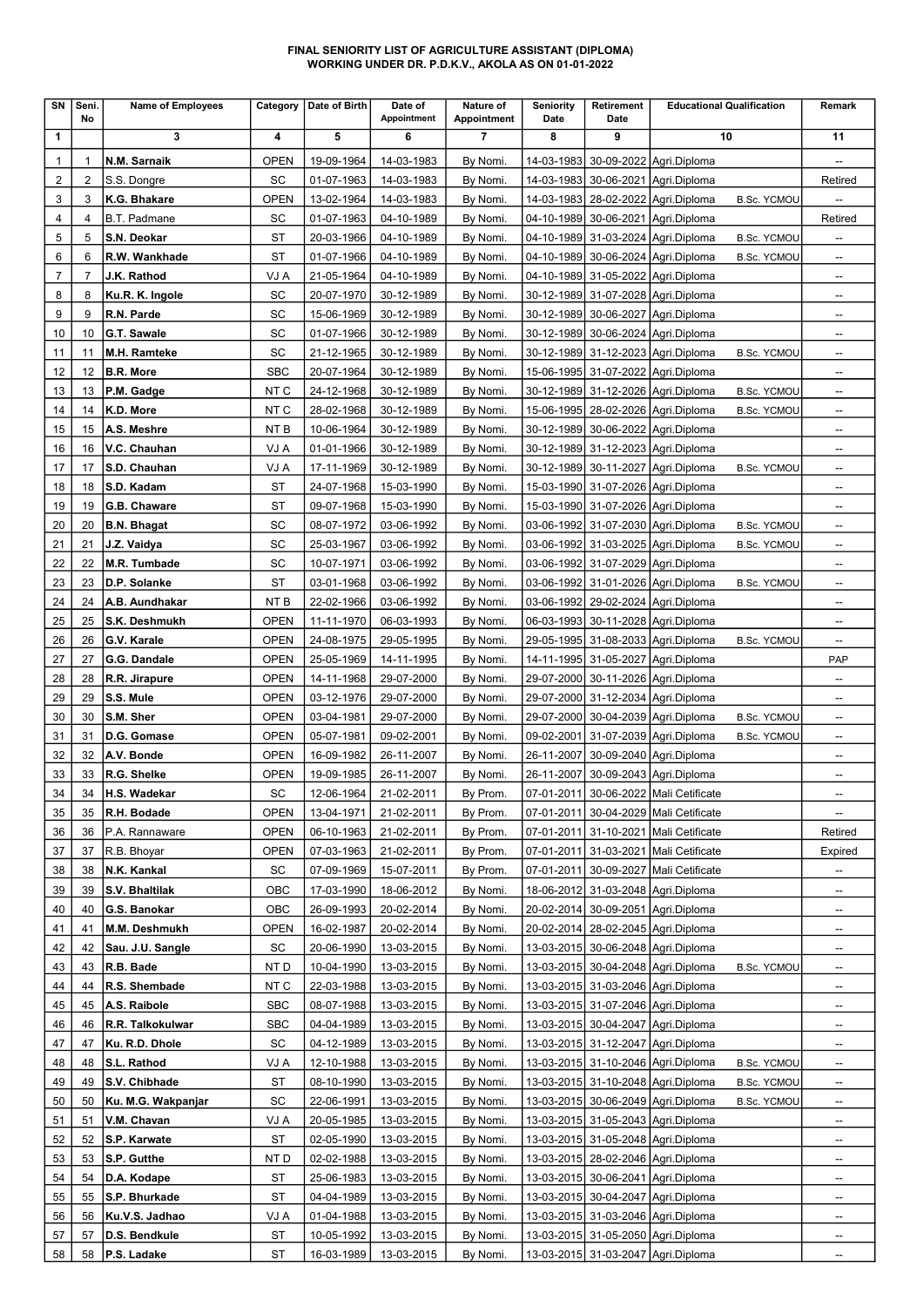| 59  | 59  | Ku. S.G. Bunde         | <b>SBC</b>  | 13-06-1990 | 13-03-2015 | By Nomi. |            | 13-03-2015 30-06-2048 Agri.Diploma                        |                    | --                                                                |
|-----|-----|------------------------|-------------|------------|------------|----------|------------|-----------------------------------------------------------|--------------------|-------------------------------------------------------------------|
| 60  | 60  | <b>Sau. M.B. Kolhe</b> | NT C        | 11-08-1988 | 13-03-2015 | By Nomi. |            | 13-03-2015 31-08-2046 Agri.Diploma                        |                    | Changes<br>made in<br>name as per<br>Univ. order<br>dt. 8/12/2021 |
| 61  | 61  | Ku. D.R. Shinde        | NT C        | 04-10-1991 | 13-03-2015 | By Nomi. |            | 13-03-2015 31-10-2049 Agri.Diploma                        |                    | --                                                                |
| 62  | 62  | Ku. V.K. Sangle        | NT D        | 01-06-1991 | 13-03-2015 | By Nomi. |            | 13-03-2015 31-05-2049 Agri.Diploma                        |                    | $\overline{\phantom{a}}$                                          |
| 63  | 63  | Ku. S.D. Pendor        | ST          | 26-06-1986 | 13-03-2015 | By Nomi. |            | 13-03-2015 30-06-2044 Agri.Diploma                        |                    | --                                                                |
| 64  | 64  | V.T. Khokale           | ST          | 07-10-1985 | 13-03-2015 | By Nomi. | 13-03-2015 | 31-10-2043 Agri.Diploma<br><b>B.Sc. YCMOU</b>             |                    | PAP                                                               |
| 65  | 65  | Ku. S.N. Wavdhane      | ST          | 07-03-1992 | 13-03-2015 | By Nomi. | 13-03-2015 | 31-03-2050 Agri.Diploma                                   |                    | --                                                                |
| 66  | 66  | Ku. A.R. Umate         | ST          | 17-01-1983 | 13-03-2015 | By Nomi. |            | 13-03-2015 31-01-2041 Agri.Diploma                        |                    | --                                                                |
| 67  | 67  | D.P. Arakh             | SC          | 02-04-1984 | 29-04-2015 | By Nomi. | 29-04-2015 | 30-04-2042 Agri.Diploma                                   |                    | PH (OA)                                                           |
| 68  | 68  | N.J. Wankhade          | SC          | 20-01-1990 | 29-04-2015 | By Nomi. |            | 29-04-2015 31-01-2048 Agri.Diploma<br>M.Sc. Agril. Botany | <b>NET</b>         | PH (LV)                                                           |
| 69  | 69  | S.S. Sonawane          | NT C        | 01-06-1985 | 29-04-2015 | By Nomi. |            | 29-04-2015 31-05-2043 Agri.Diploma                        |                    | PH (OL)                                                           |
| 70  | 70  | U.S. Tarale            | <b>SBC</b>  | 25-02-1982 | 15-05-2015 | By Nomi. |            | 15-05-2015   29-02-2040   Agri. Diploma                   |                    | --                                                                |
| 71  | 71  | R.A. Kayande           | NT D        | 06-07-1985 | 15-05-2015 | By Nomi. |            | 15-05-2015 31-07-2043 Agri.Diploma                        |                    | --                                                                |
| 72  | 72  | R.S. Ghorpade          | SC          | 21-06-1986 | 25-06-2015 | By Nomi. | 25-06-2015 | 30-06-2044 Agri.Diploma<br><b>B.Sc. YCMOU</b>             |                    | --                                                                |
| 73  | 73  | S.S. Khandekar         | SC          | 24-04-1986 | 25-06-2015 | By Nomi. | 25-06-2015 | 30-04-2044 Aqri.Diploma                                   | <b>B.Sc. YCMOU</b> | --                                                                |
| 74  | 74  | A.T. Ambhore           | SC          | 02-06-1985 | 25-06-2015 | By Nomi. |            | 25-06-2015 30-06-2043 Agri.Diploma<br><b>B.Sc. YCMOU</b>  |                    | --                                                                |
| 75  | 75  | Sau. A.P. Kapse        | NT-D        | 12-12-1984 | 26-05-2017 | By Nomi. | 26-05-2017 | 31-12-2042 Agri. Diploma                                  |                    | PH (HE)                                                           |
| 76  | 76  | Mrs. V.L. Katekhaye    | <b>OPEN</b> | 27-10-1975 | 20-03-2018 | By Prom. |            | 13-03-2018 31-10-2033 Agri. Diploma                       |                    | --                                                                |
| 77  | 77  | V.V. Dabhade           | <b>OPEN</b> | 02-06-1964 | 20-03-2018 | By Prom. |            | 13-03-2018 30-06-2022 Agri. Diploma                       |                    | $\overline{\phantom{a}}$                                          |
| 78  | 78  | G.G. Bhagat            | <b>OPEN</b> | 10-05-1973 | 20-03-2018 | By Prom. |            | 13-03-2018 31-05-2031 Agri. Diploma                       |                    | $\overline{\phantom{a}}$                                          |
| 79  | 79  | R.B. Landge            | <b>OPEN</b> | 15-04-1970 | 20-03-2018 | By Prom. | 13-03-2018 | 30-04-2028   Agri. Diploma                                |                    | PH (BL)                                                           |
| 80  | 80  | Y.E. Choley            | <b>OPEN</b> | 27-06-1982 | 20-03-2018 | By Prom. | 13-03-2018 | 30-06-2040 Agri. Diploma                                  |                    | --                                                                |
| 81  | 81  | Y.G. Raut              | <b>OPEN</b> | 25-12-1985 | 20-03-2018 | By Prom. |            | 13-03-2018 31-12-2043 Agri. Diploma                       |                    | --                                                                |
| 82  | 82  | M.R. Gawande           | <b>OPEN</b> | 08-10-1981 | 20-03-2018 | By Prom. |            | 13-03-2018 31-10-2039 Agri. Diploma                       |                    | --                                                                |
| 83  | 83  | G.D. Dhage             | <b>OPEN</b> | 23-07-1974 | 20-03-2018 | By Prom. |            | 13-03-2018 31-07-2032 Agri. Diploma                       |                    | --                                                                |
| 84  | 84  | R.R. Murteli           | <b>OPEN</b> | 19-08-1972 | 20-03-2018 | By Prom. |            | 13-03-2018 31-08-2030 Agri. Diploma                       |                    | --                                                                |
| 85  | 85  | Y.C. Tembhare          | <b>OPEN</b> | 14-09-1983 | 20-03-2018 | By Prom. |            | 13-03-2018 30-09-2041 Agri. Diploma                       |                    | --                                                                |
| 86  | 86  | S.P. Gadekar           | <b>OPEN</b> | 02-08-1992 | 20-03-2018 | By Nomi. |            | 20-03-2018 31-08-2050 Agri. Diploma                       |                    | --                                                                |
| 87  | 87  | M.S. Surya             | <b>OPEN</b> | 11-11-1991 | 20-03-2018 | By Nomi. | 20-03-2018 | 30-11-2049 Agri. Diploma                                  |                    | --                                                                |
| 88  | 88  | R.A. Sanap             | <b>OPEN</b> | 06-05-1993 | 20-03-2018 | By Nomi. |            | 20-03-2018 30-06-2051 Agri. Diploma                       |                    | --                                                                |
| 89  | 89  | G.P. Bhange            | <b>OPEN</b> | 21-09-1992 | 20-03-2018 | By Nomi. | 20-03-2018 | 30-09-2050 Agri. Diploma                                  | M.Sc. Horti        | --                                                                |
| 90  | 90  | A.V. Mangale           | <b>OPEN</b> | 01-09-1994 | 20-03-2018 | By Nomi. |            | 20-03-2018 31-08-2052 Agri. Diploma                       |                    | --                                                                |
| 91  | 91  | S.M. Kamble            | SC          | 23-01-1986 | 20-03-2018 | By Nomi. |            | 20-03-2018 31-01-2044 Agri. Diploma                       |                    |                                                                   |
| 92  | 92  | M.P. Maswadkar         | OBC         | 17-02-1983 | 20-03-2018 | By Nomi. |            | 20-03-2018 28-02-2041 Aqri. Diploma                       |                    | --                                                                |
| 93  | 93  | P.G. Sawde             | <b>OPEN</b> | 24-05-1989 | 20-03-2018 | By Nomi. |            | 20-03-2018 24-05-2047 Agri. Diploma                       |                    | --                                                                |
| 94  | 94  | V.R. Kulkarni          | OPEN        | 03-03-1992 | 20-03-2018 | By Nomi. |            | 20-03-2018 31-03-2050 Agri. Diploma                       |                    | --                                                                |
| 95  | 95  | N.A. Bokde             | OPEN        | 25-03-1992 | 20-03-2018 | By Nomi. |            | 20-03-2018 31-03-2050 Agri. Diploma                       | B.Sc. (Agri.)      | --                                                                |
| 96  | 96  | G.A. Bagulkar          | <b>OPEN</b> | 08-06-1985 | 20-03-2018 | By Nomi. |            | 20-03-2018 30-06-2043 Agri. Diploma                       |                    | --                                                                |
| 97  | 97  | S.B. Ghongade          | OBC         | 13-02-1991 | 20-03-2018 | By Nomi. |            | 20-03-2018  28-02-2049   Agri. Diploma                    |                    | --                                                                |
| 98  | 98  | U.N. Shinde            | OPEN        | 12-08-1992 | 20-03-2018 | By Nomi. |            | 20-03-2018 31-08-2050 Agri. Diploma                       |                    | --                                                                |
| 99  | 99  | N.S. Hendajkar         | OPEN        | 27-09-1987 | 20-03-2018 | By Nomi. | 20-03-2018 | 30-09-2045 Agri. Diploma                                  |                    | --                                                                |
| 100 | 100 | R.D. Idhole            | OPEN        | 10-12-1990 | 20-03-2018 | By Nomi. |            | 20-03-2018 31-12-2048 Agri. Diploma                       |                    | --                                                                |
| 101 | 101 | N.D. Kadam             | OPEN        | 05-02-1990 | 20-03-2018 | By Nomi. |            | 20-03-2018   28-02-2048   Agri. Diploma                   |                    | --                                                                |
| 102 | 102 | M.A. Kadu              | OPEN        | 16-04-1991 | 20-03-2018 | By Nomi. |            | 20-03-2018 30-04-2049 Agri. Diploma                       |                    | --                                                                |
| 103 | 103 | D.K. Wahatule          | OPEN        | 07-03-1996 | 20-03-2018 | By Nomi. |            | 20-03-2018 31-03-2054 Agri. Diploma                       |                    | --                                                                |
| 104 | 104 | R.W. Dange             | <b>OPEN</b> | 24-07-1986 | 20-03-2018 | By Nomi. |            | 20-03-2018 31-07-2044 Agri. Diploma                       |                    | --                                                                |
| 105 | 105 | R.S. Telgote           | SC          | 18-12-1992 | 20-03-2018 | By Nomi. |            | 20-03-2018 31-12-2050 Agri. Diploma                       | B.Sc. (Agri.)      | --                                                                |
| 106 | 106 | V.B. Mankar            | SC          | 18-01-1985 | 20-03-2018 | By Nomi. |            | 20-03-2018 31-01-2043 Agri. Diploma                       |                    | --                                                                |
| 107 | 107 | R.S. Harkal            | OBC         | 09-09-1989 | 20-03-2018 | By Nomi. | 20-03-2018 | 30-09-2047   Agri. Diploma                                |                    | PAP                                                               |
| 108 | 108 | S.M. Sarode            | OPEN        | 14-10-1989 | 20-03-2018 | By Nomi. |            | 20-03-2018 31-10-2047 Agri. Diploma                       | B.Sc. (Agri.)      | PAP                                                               |
| 109 | 109 | Ku. K.A. Padmukh       | SC          | 08-09-1994 | 20-03-2018 | By Nomi. |            | 20-03-2018 30-09-2052 Agri. Diploma                       |                    | Woman                                                             |
| 110 | 110 | N.R. Charhate          | OPEN        | 12-09-1982 | 20-03-2018 | By Nomi. |            | 20-03-2018 30-09-2040 Agri. Diploma                       |                    | Ex-man                                                            |
| 111 | 111 | Ku. A.S. Garbade       | OBC         | 19-12-1988 | 20-03-2018 | By Nomi. |            | 20-03-2018  31-12-2046   Agri. Diploma                    |                    | Woman                                                             |
| 112 | 112 | N.D. Suryawanshi       | <b>OPEN</b> | 05-06-1991 | 20-03-2018 | By Nomi. | 20-03-2018 | 30-06-2049   Agri. Diploma                                |                    | PAP                                                               |
| 113 | 113 | Ku. S.G. Sonawane      | OBC         | 15-11-1996 | 20-03-2018 | By Nomi. |            | 20-03-2018  30-11-2054   Agri. Diploma                    |                    | Woman                                                             |
| 114 | 114 | Ku. V.D. Kale          | OBC         | 07-12-1994 | 20-03-2018 | By Nomi. |            | 20-03-2018  31-12-2052  Agri. Diploma                     |                    | Woman                                                             |
| 115 | 115 | Ku. V.R. Borkar        | SC          | 15-08-1995 | 20-03-2018 | By Nomi. |            | 20-03-2018  31-08-2053   Agri. Diploma                    |                    | Woman                                                             |
| 116 | 116 | Ku. K.P. Chaudhari     | OBC         | 17-10-1995 | 20-03-2018 | By Nomi. |            | 20-03-2018 31-10-1953 Agri. Diploma                       |                    | Woman                                                             |
| 117 | 117 | R.N. Lahane            | <b>OPEN</b> | 25-12-1965 | 20-03-2018 | By Nomi. |            | 20-03-2018  31-12-2023 Agri. Diploma                      |                    | Ex-man                                                            |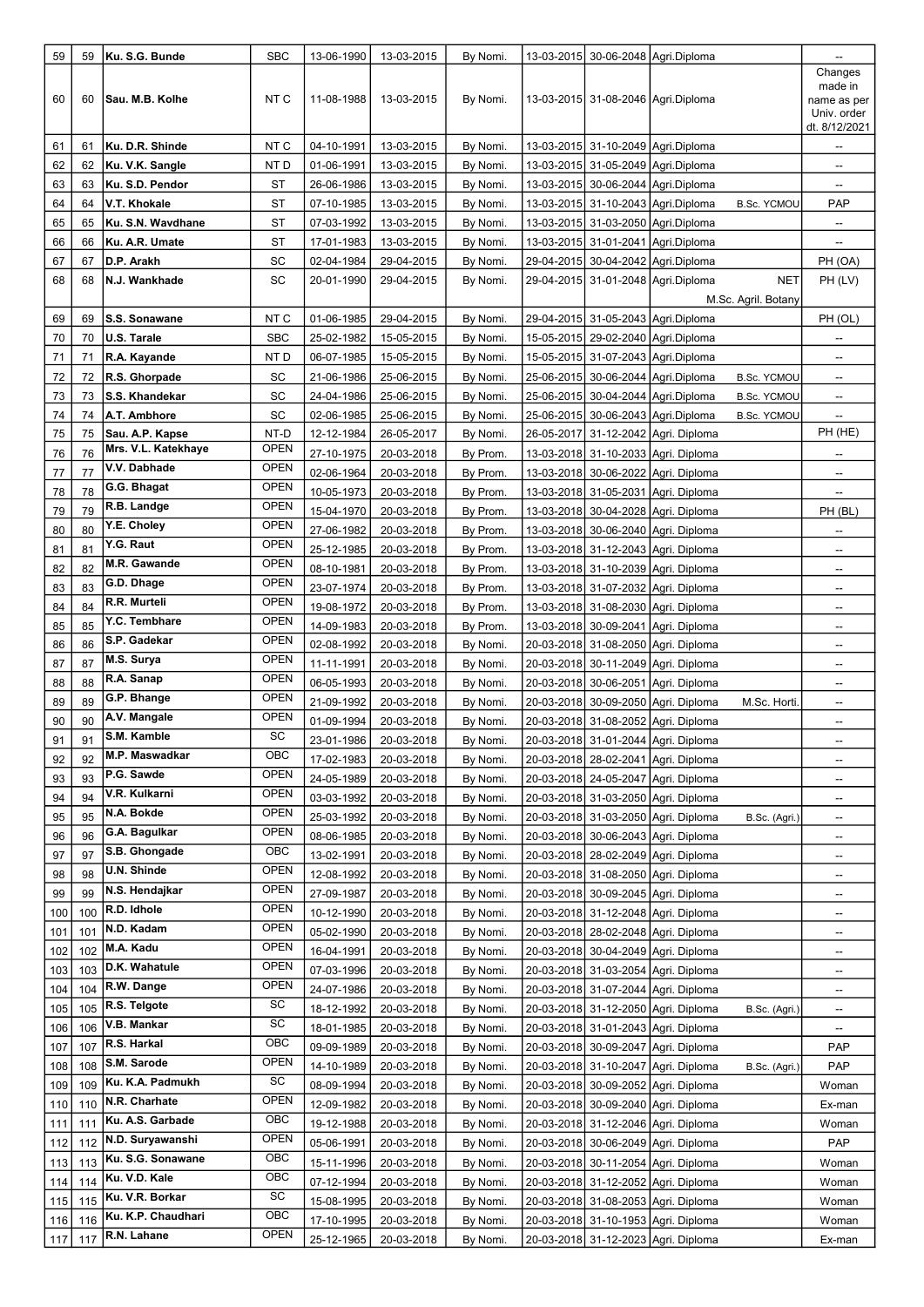| 118 | 118 | R.H. Gadge            | OBC         | 25-08-1973 | 20-03-2018 | By Nomi. |  | 20-03-2018 30-08-2031 Agri. Diploma |                    | Ex-man      |
|-----|-----|-----------------------|-------------|------------|------------|----------|--|-------------------------------------|--------------------|-------------|
| 119 | 119 | S.D. Gawande          | OBC         | 01-01-1977 | 20-03-2018 | By Nomi. |  | 20-03-2018 31-12-2034 Agri. Diploma |                    | Ansh. Karm. |
| 120 | 120 | G.D. Shinde           | <b>OBC</b>  | 11-01-1987 | 10-05-2018 | By Nomi. |  | 10-05-2018 31-01-2045 Agri. Diploma |                    | PD(LV)      |
| 121 | 121 | S.B. Gotey            | <b>OBC</b>  | 02-06-1992 | 10-05-2018 | By Nomi. |  | 10-05-2018 30-06-2050 Agri. Diploma | B.Sc. (Agri.)      | PD(HI)      |
| 122 | 122 | U.Z. Rathod           | <b>OPEN</b> | 05-08-1991 | 18-05-2018 | By Nomi. |  | 18-05-2018 31-08-2049 Agri. Diploma |                    | --          |
| 123 | 123 | K.T. Shembde          | <b>OPEN</b> | 29-10-1987 | 18-05-2018 | By Nomi. |  | 18-05-2018 31-10-2045 Agri. Diploma |                    | --          |
| 124 | 124 | K.S. Hingrupe         | OBC         | 02-11-1987 | 18-05-2018 | By Nomi. |  | 18-05-2018 30-11-2045 Agri. Diploma |                    | --          |
| 125 | 125 | A.R. Pofale           | <b>OBC</b>  | 22-06-1990 | 18-05-2018 | By Nomi. |  | 18-05-2018 30-06-2048 Agri. Diploma |                    | Sportperson |
| 126 | 126 | Ku. K.H. Kadam        | <b>OPEN</b> | 26-06-1992 | 15-06-2018 | By Nomi. |  | 15-06-2018 30-06-2050 Agri. Diploma |                    | Woman       |
| 127 | 127 | Ku. S.G. Barange      | <b>OPEN</b> | 10-04-1991 | 15-06-2018 | By Nomi. |  | 15-06-2018 30-04-2049 Agri. Diploma | <b>B.Sc. YCMOU</b> | Woman       |
| 128 | 128 | Ku. K.A. Sable        | <b>OPEN</b> | 27-07-1992 | 15-06-2018 | By Nomi. |  | 15-06-2018 31-07-2050 Agri. Diploma |                    | Woman       |
| 129 | 129 | Ku. N.V. Manapure     | <b>OPEN</b> | 01-10-1990 | 15-06-2018 | By Nomi. |  | 15-06-2018 30-09-2048 Agri. Diploma | B.Sc. (Agri.)      | Woman       |
| 130 | 130 | Ku. A.B. Gitte        | <b>OPEN</b> | 05-03-1993 | 15-06-2018 | By Nomi. |  | 15-06-2018 31-03-2051 Agri. Diploma |                    | Woman       |
| 131 | 131 | R.S. Surya            | OBC         | 21-01-1989 | 31-08-2018 | By Nomi. |  | 31-08-2018 31-01-2047 Agri. Diploma |                    | --          |
| 132 | 132 | Ku. S.A. Ambhore      | <b>OPEN</b> | 11-06-1984 | 31-08-2018 | By Nomi. |  | 31-08-2018 30-06-2042 Agri. Diploma |                    | Woman       |
| 133 | 133 | Ku. S.S. Kanadje      | <b>OPEN</b> | 30-07-1994 | 31-08-2018 | By Nomi. |  | 31-08-2018 31-07-2052 Agri. Diploma |                    | Woman       |
| 134 | 134 | Ku. J.B. Ahire        | <b>OPEN</b> | 09-07-1989 | 22-10-2018 | By Nomi. |  | 22-10-2018 31-07-2047 Agri. Diploma |                    | Woman       |
| 135 |     | 135   Ku. R.A. Datir  | <b>OPEN</b> | 02-11-1991 | 28-02-2019 | By Nom.  |  | 28-02-2019 31-01-2049 Agri. Diploma |                    | Woman       |
| 136 |     | 136   Ku. A.S. Thosar | <b>OPEN</b> | 12-06-1992 | 28-02-2019 | By Nom.  |  | 28-02-2019 30-06-2050 Agri. Diploma | <b>B.Sc. YCMOU</b> | Woman       |

**Registrar**, Dr. P.D.K.V., Akola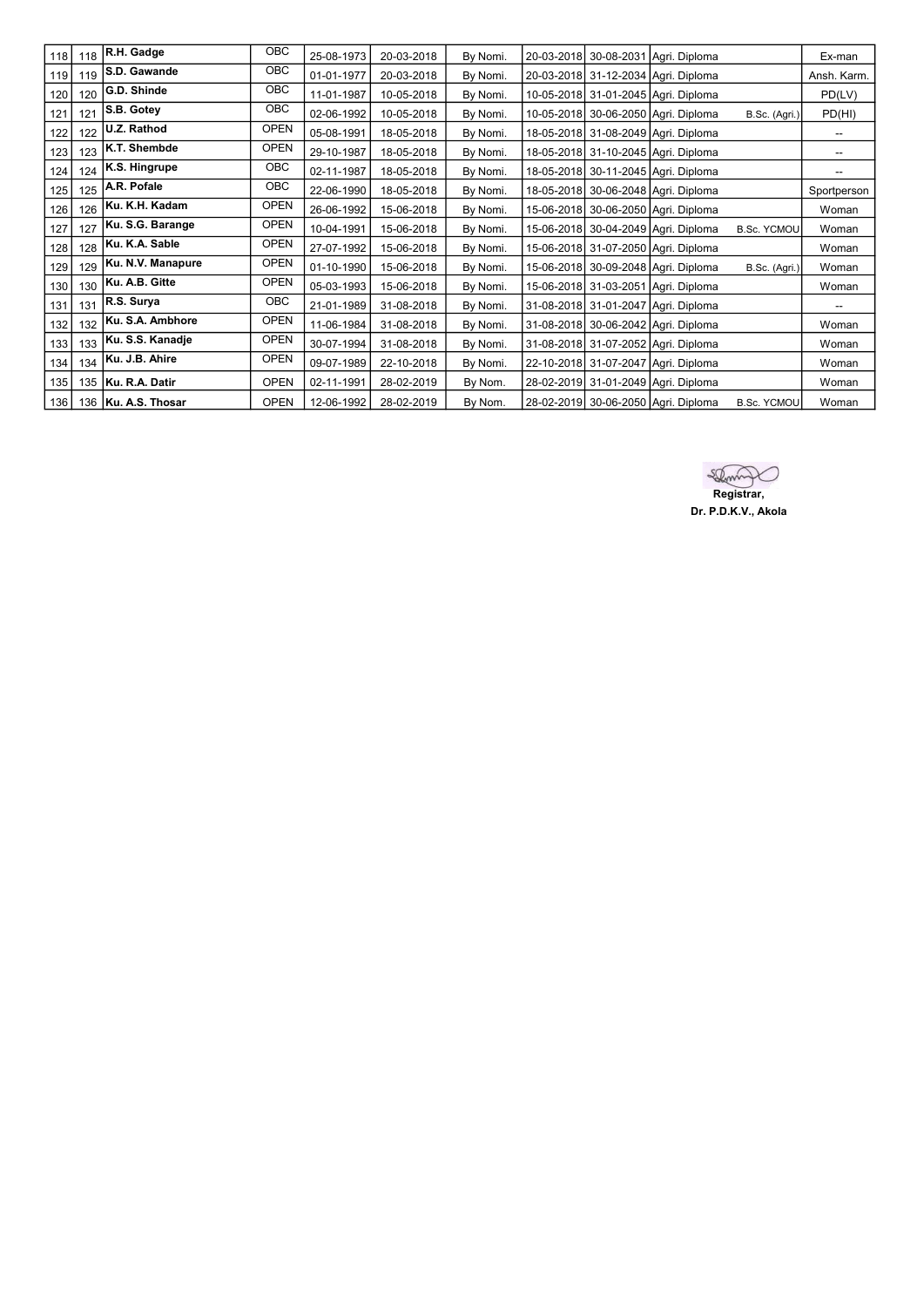#### FINAL SENIORITY LIST OF AGRICULTURE ASSISTANT (Graduate) WORKING UNDER DR. P.D.K.V., AKOLA AS ON 01-01-2022

| SN             | Seni.<br>No    | <b>Name of Employees</b>           | Category            | Date of Birth | Date of<br>Appointment   | Nature of<br>Appointment | <b>Seniority</b><br>Date | Date of<br>Retirement                          | <b>Educational Qualification</b> | Remark                                                                |
|----------------|----------------|------------------------------------|---------------------|---------------|--------------------------|--------------------------|--------------------------|------------------------------------------------|----------------------------------|-----------------------------------------------------------------------|
| 1              | $\mathbf{2}$   | 3                                  | 4                   | 5             | 6                        | $\overline{7}$           | 8                        | 9                                              | 10                               | 11                                                                    |
| 1              | 1              | S.M. Nage                          | NT-C                | 01-05-1982    | 20-02-2014               | By Nomi.                 |                          | 20-02-2014 30-04-2040                          | M.Tech. FMP                      | $\overline{\phantom{a}}$                                              |
| $\overline{2}$ | $\overline{2}$ | M.P. Shinde                        | OBC                 | 14-01-1987    | 10-03-2015               | By Nomi.                 |                          | 10-03-2015 31-01-2045                          | M.Sc. Ento.                      | $\overline{\phantom{a}}$                                              |
| 3              | 3              | V.P. Pandagale                     | SC                  | 12-01-1989    | 10-03-2015               | By Nomi.                 |                          | 10-03-2015 31-01-2047                          | M.Tech. SWCE                     | --                                                                    |
| 4              | 4              | Y.R. Chouke                        | <b>OPEN</b>         | 24-09-1980    | 13-03-2015               | By Nomi.                 |                          | 13-03-2015 30-09-2038                          | M.Sc. Ento.<br><b>NET</b>        | --                                                                    |
| 5              | 5              | N.S. Bhagat                        | <b>OPEN</b>         | 24-01-1988    | 13-03-2015               | By Nomi.                 |                          | 13-03-2015 31-01-2046                          | M.Sc. Agril.Botany               | $\overline{\phantom{a}}$                                              |
| 6              | 6              | T.S. Kamdi                         | <b>OPEN</b>         | 11-12-1986    | 13-03-2015               | By Nomi.                 |                          | 13-03-2015 31-12-2044                          | M.Sc. Agril.Botany NET           | $\overline{\phantom{a}}$                                              |
| $\overline{7}$ | $\overline{7}$ | D.P. Deshmukh                      | <b>OPEN</b>         | 20-09-1986    | 13-03-2015               | By Nomi.                 |                          | 13-03-2015 30-09-2044                          | M.Sc. SSAC                       |                                                                       |
| 8              | 8              | S.P. Chikte                        | <b>OPEN</b>         | 01-08-1988    | 13-03-2015               | By Nomi.                 |                          | 13-03-2015 31-07-2046                          | B.Sc. Agri.                      | $\overline{\phantom{a}}$                                              |
| 9              | 9              | P.V. Gawande                       | <b>OPEN</b>         | 07-08-1989    | 13-03-2015               | By Nomi.                 |                          | 13-03-2015 31-08-2047                          | M.Sc. Pl.Path                    | $\overline{\phantom{a}}$                                              |
| 10             | 10             | S.G. Nagoshe                       | <b>OPEN</b>         | 15-07-1988    | 13-03-2015               | By Nomi.                 |                          | 13-03-2015 31-07-2046                          | B.Sc. Agri.                      | $\overline{\phantom{a}}$                                              |
| 11             | 11             | S.N. Suke                          | <b>OPEN</b>         | 28-02-1984    | 13-03-2015               | By Nomi.                 |                          | 13-03-2015 28-02-2042                          | M.Sc. Agril.Botany               | $\overline{\phantom{a}}$                                              |
| 12             | 12             | P.G. Kokate                        | OBC                 | 15-07-1988    | 13-03-2015               | By Nomi.                 |                          | 13-03-2015 31-07-2046                          | M.Sc. AHDS                       | --                                                                    |
| 13             | 13             | R.M. Ambenagare                    | NT C                | 12-06-1982    | 13-03-2015               | By Nomi.                 |                          | 13-03-2015 30-06-2040                          | M.Sc. Ento.                      | --                                                                    |
| 14             | 14             | Santosh A. Patil                   | OBC                 | 02-07-1976    | 13-03-2015               | By Nomi.                 |                          | 13-03-2015 31-07-2034                          | M.Sc. Agril.Botany NET           | --                                                                    |
| 15             | 15             | S.P. Patil                         | OBC                 | 24-06-1985    | 13-03-2015               | By Nomi.                 |                          | 13-03-2015 30-06-2043                          | B.Sc. Agri.                      | $\overline{\phantom{a}}$                                              |
| 16             | 16             | Ku. L.N. Shirsat                   | SC                  | 19-04-1977    | 13-03-2015               | By Nomi.                 |                          | 13-03-2015 30-04-2035                          | <b>NET</b><br>M.Sc. Horti.       | $\overline{\phantom{a}}$                                              |
| 17             | 17             | A.D. Satpudke                      | SC                  | 05-01-1979    | 13-03-2015               | By Nomi.                 |                          | 13-03-2015 31-01-2037                          | B.Sc. Agri.                      | --                                                                    |
| 18             | 18             | Ku. N.V. Patil                     | OBC                 | 07-12-1988    | 13-03-2015               | By Nomi.                 |                          | 13-03-2015 31-12-2046                          | M.Sc Ento.                       | $\overline{\phantom{a}}$                                              |
| 19             | 19             | M.H. Raut                          | OBC                 | 25-07-1989    | 13-03-2015               | By Nomi.                 |                          | 13-03-2015 25-07-2047                          | B.Sc. Agri.                      | $\overline{\phantom{a}}$                                              |
| 20             | 20             | P.S. More                          | SC                  | 01-01-1986    | 13-03-2015               | By Nomi.                 |                          | 13-03-2015 31-12-2043                          | M.Sc. Pl.Path<br><b>NET</b>      | $\overline{\phantom{a}}$                                              |
| 21             | 21             | Ku. S.A. Shelke                    | <b>OPEN</b>         | 12-05-1987    | 13-03-2015               | By Nomi.                 |                          | 13-03-2015 31-05-2045                          | M.Sc. Extn.Edn.                  | $\overline{\phantom{a}}$                                              |
| 22             | 22             | Ku. V.M. Rokade                    | SC                  | 04-11-1984    | 13-03-2015               | By Nomi.                 |                          | 13-03-2015 30-11-2042                          | B.Sc. Agri.                      | $\overline{\phantom{a}}$                                              |
| 23             | 23             | Ku. V.R. Dhepe                     | SC                  | 08-03-1978    | 13-03-2015               | By Nomi.                 |                          | 13-03-2015 31-03-2036                          | Ph.D. Ento.                      | $\overline{\phantom{a}}$                                              |
| 24             | 24             | A.N. Surpam                        | ST                  | 11-02-1984    | 13-03-2015               | By Nomi.                 |                          | 13-03-2015 28-02-2042                          | M.Sc. Ento.                      |                                                                       |
| 25             | 25             | Sau. S.S. Rannaware                | <b>OPEN</b>         | 10-09-1979    | 13-03-2015               | By Nomi.                 |                          | 13-03-2015 30-09-2037                          | Ph.D. SSAC                       | --                                                                    |
| 26             | 26             | Ku. P.S. Gawande                   | <b>OPEN</b>         | 07-12-1986    | 13-03-2015               | By Nomi.                 |                          | 13-03-2015 31-12-2044                          | Ph.D. Fruit Science NET          |                                                                       |
| 27             | 27             | Sau. M.G. Maraskolhe               | ST                  | 21-02-1988    | 13-03-2015               | By Nomi.                 |                          | 13-03-2015 28-02-2046                          | M.Sc. Agro.                      | Changes<br>made in<br>name as per<br>Univ. order<br>dt.<br>15/01/2021 |
|                |                | Shaikh M.A. Sayeed                 |                     |               |                          |                          |                          |                                                |                                  |                                                                       |
| 28             | 28             | M.A. Sattar                        | <b>OPEN</b>         | 10-06-1970    | 13-03-2015               | By Nomi.                 |                          | 13-03-2015 30-06-2028                          | B.Sc. Agri.                      | Ansh. Karm.                                                           |
| 29             | 29             | V.P. Satar                         | NT <sub>B</sub>     | 27-05-1986    | 15-05-2015               | By Nomi.                 |                          | 15-05-2015 31-05-2044                          | M.Sc. Horti.                     |                                                                       |
| 30             | 30             | Ku. M.S. Laute                     | OBC                 | 17-06-1988    | 15-05-2015               | By Nomi.                 |                          | 15-05-2015 30-06-2046                          | M.Sc. Ento.<br><b>NET</b>        | $\overline{\phantom{a}}$                                              |
| 31             | 31             | M.S. Solanke                       | ST                  | 16-04-1985    | 15-05-2015               | By Nomi.                 |                          | 15-05-2015 30-04-2043                          | B.Sc. Agri.                      |                                                                       |
| 32             | 32             | K.S. Bhonde                        | OBC                 | 21-01-1980    | 28-08-2015               | By Nomi.                 |                          | 28-08-2015 31-01-2038                          | M.Tech. APE                      | --                                                                    |
| 33             | 33             | <b>Mohd. Arshad Deshmukh</b>       | <b>OPEN</b>         | 28-11-1993    | 17-11-2017               | By Nomi.                 |                          | 17-11-2017 30-11-2051                          | B.Sc. Agri.                      | --                                                                    |
| 34             | 34             | A.G. Raut                          | OBC                 | 15-03-1995    | 17-11-2017               | By Nomi.                 |                          | 17-11-2017 31-03-2053                          | M.Sc. Extn.Edn.                  | --                                                                    |
| 35             | 35             | P.H. Bansod                        | <b>OPEN</b>         | 19-11-1981    | 20-03-2018               | By Nomi.                 |                          | 20-03-2018 30-11-2039                          | M.Sc. AHDS                       | --                                                                    |
| 36             | 36             | U.U. Rajput                        | <b>OPEN</b>         | 27-02-1980    | 20-03-2018               | By Nomi.                 |                          | 20-03-2018 29-02-2040                          | M.Sc. Extn.Edn.                  | --                                                                    |
| 37             | 37             | D.N. Mohod                         | OPEN                | 26-10-1990    | 20-03-2018               | By Nomi.                 |                          | 20-03-2018 31-10-2048                          | M.Sc. Ento.                      | Resigned                                                              |
| 38             | 38             | A.S. Ingle                         | SC                  | 17-10-1990    | 20-03-2018               | By Nomi.                 |                          | 20-03-2018 31-10-2048                          | M.Sc. Ento.                      | --                                                                    |
| 39             | 39             | L.N. Dongarwar                     | OBC                 | 08-10-1987    | 20-03-2018               | By Nomi.                 |                          | 20-03-2018 31-10-2045                          | M.Sc. Horti.                     | $\overline{\phantom{a}}$                                              |
| 40             | 40             | G.P. Suralkar                      | <b>SBC</b>          | 13-03-1985    | 20-03-2018               | By Nomi.                 |                          | 20-03-2018 31-03-2043                          | B.Sc. Agri.                      | --                                                                    |
| 41             | 41             | G.S. Munde                         | NT-D                | 26-06-1993    | 20-03-2018               | By Nomi.                 |                          | 20-03-2018 30-06-2051                          | M.Sc. Horti.                     |                                                                       |
| 42             | 42             | Ku. J.B. Saraf                     | OBC                 | 15-10-1994    | 20-03-2018               | By Nomi.                 |                          | 20-03-2018 31-10-2052                          | B.Sc. Agri.                      | Woman                                                                 |
| 43             | 43             | C.R. Dingar                        | OPEN                | 03-03-1993    | 10-05-2018               | By Nomi.                 |                          | 10-05-2018 31-03-2051                          | B.Sc. Agri.                      | PD (LV)                                                               |
| 44<br>45       | 44<br>45       | A.V. Rathod<br>Ku. A.A. Mohanapure | VJ-A<br><b>OPEN</b> | 20-12-1990    | 18-05-2018<br>15-06-2018 | By Nomi.                 |                          | 18-05-2018 31-12-2048<br>15-06-2018 31-10-2049 | M.Sc. Ento.                      | --                                                                    |
|                |                |                                    |                     | 16-10-1991    |                          | By Nomi.                 |                          |                                                | B.Sc. Agri.                      | Woman                                                                 |

Registrar, Dr. P.D.K.V., Akola